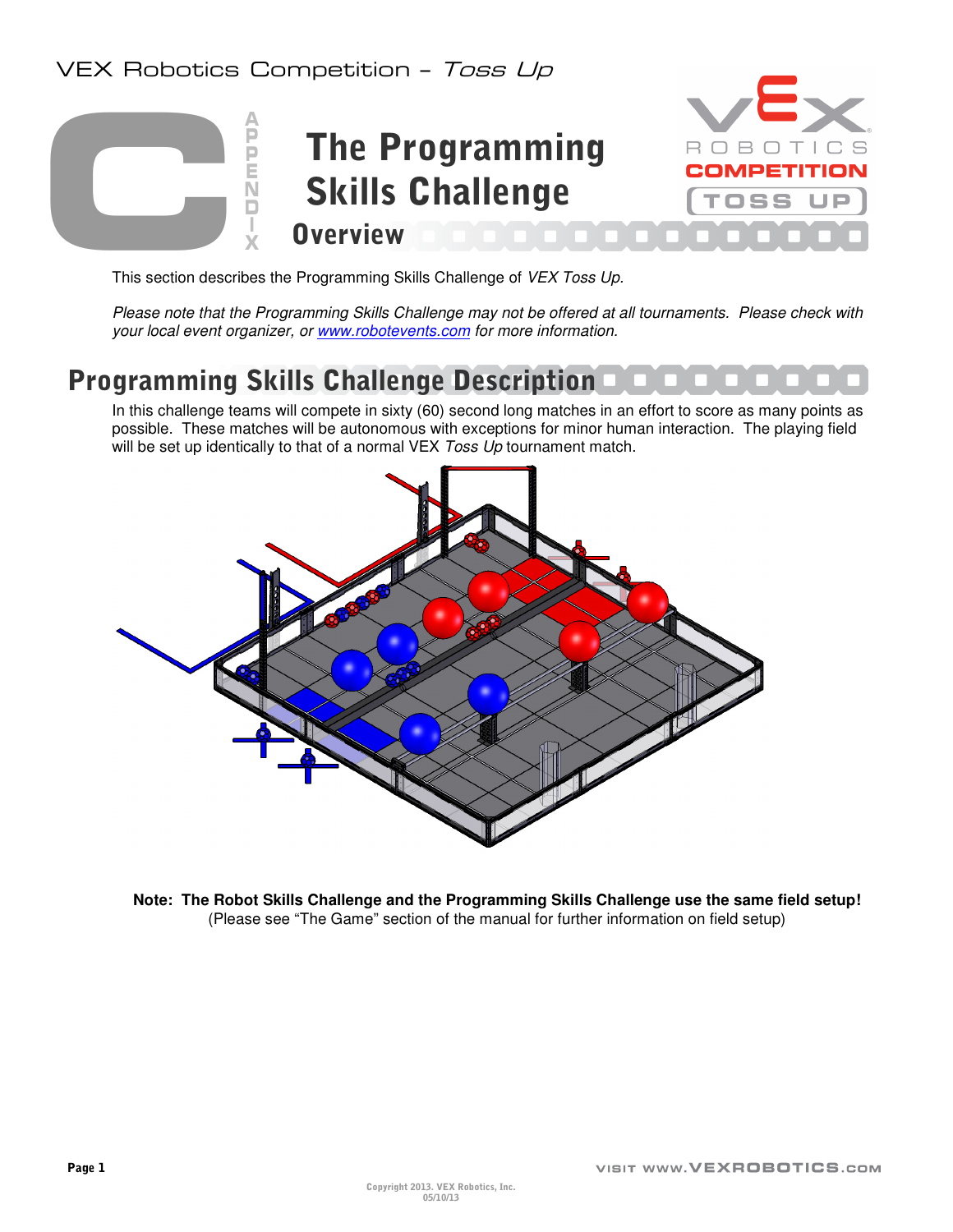# **Programming Skills Challenge Definitions**  $\blacksquare$

Please note that all definitions from "The Game" section of the manual apply to the Programming Skills Challenge, unless otherwise specified.

Programming Skills Match – A Programming Skills Match consists of a sixty (60) second Autonomous Period. There is no Driver Controlled Period.

Programming Skills Preload – The four (4) BuckyBalls each team must place on the field such that they are touching their Robot and/or their Alliance Starting Tile prior to each Match. Please note, only one BuckyBall may start on each Alliance Starting Tile. Thus each Alliance Starting Tile will have one BuckyBall, with the possibility of one of these BuckyBalls touching the Robot on the Alliance Starting Tile it begins the Programming Skills Match on.

### **Programming Skills Challenge Rules**

Please note that all rules from "The Game" section of the manual apply to the Programming Skills Challenge, unless otherwise specified.

**<PSC1>** At the beginning of each Programming Skills Match, the Robot must be placed such that it is touching any of the colored Alliance Starting Tiles, not touching any Scoring Objects other than those permitted by <PSC2>, and not touching any other foam field tiles or the Bump.

**<PSC2>** Prior to the start of each Programming Skills Match, each team will have four (4) BuckyBalls available as Programming Skills Preloads. A Scoring Object is considered to be legally preloaded if it is touching the Robot or the Alliance Starting Tile and not touching any other foam tiles or the Bump. Please note, only one BuckyBall may start on each Alliance Starting Tile. Thus each Alliance Starting Tile will have one BuckyBall, with the possibility of one of these BuckyBalls touching the Robot on the Alliance Starting Tile it begins the Programming Skills Match on.

**<PSC3>** In a Programming Skills Match, all Scoring Objects and Bars are considered to be the same color for purposes of any rules or definitions.

**<PSC4>** Drivers and Coaches may interact with their robots as specified in <SG4> of Section 2 – The Game, with the following additional restrictions:

- **i.** Drivers and Coaches may only interact with a Robot if it is touching an Alliance Starting Tile of the same color as the one they started on and no part of the *Robot* is touching a gray foam tile, except the interaction allowed in <PSC4ii>
- **ii.** If any part of a Robot is touching a grey foam tile, the only interaction that will be allowed is to bring the Robot fully into the legal Alliance Starting Tile, into a legal position as per <PSC4i>
- **iii.** After any legal interaction with the robot by *Drivers* and *Coaches*, and prior to the robot attempting to score or interact with *Scoring Objects*, the robot must be in a position such that it is touching a legal Alliance Starting Tile and no part of the Robot is touching a gray foam tile; a legal position as per <PSC4i>. i.e. Before the Robot leaves the Alliance Starting Tile, Drivers and Coaches may not be touching the robot. If *Drivers* and *Coaches* touch the *Robot* again, it must be touching a legal Alliance Starting Tile and it must immediately be brought fully back onto the tile. **Note:** Robots that hang over the edge of the Alliance Starting Tile, but do not touch any gray foam tiles, are considered to be in legal positions for interaction as per <PSC4>